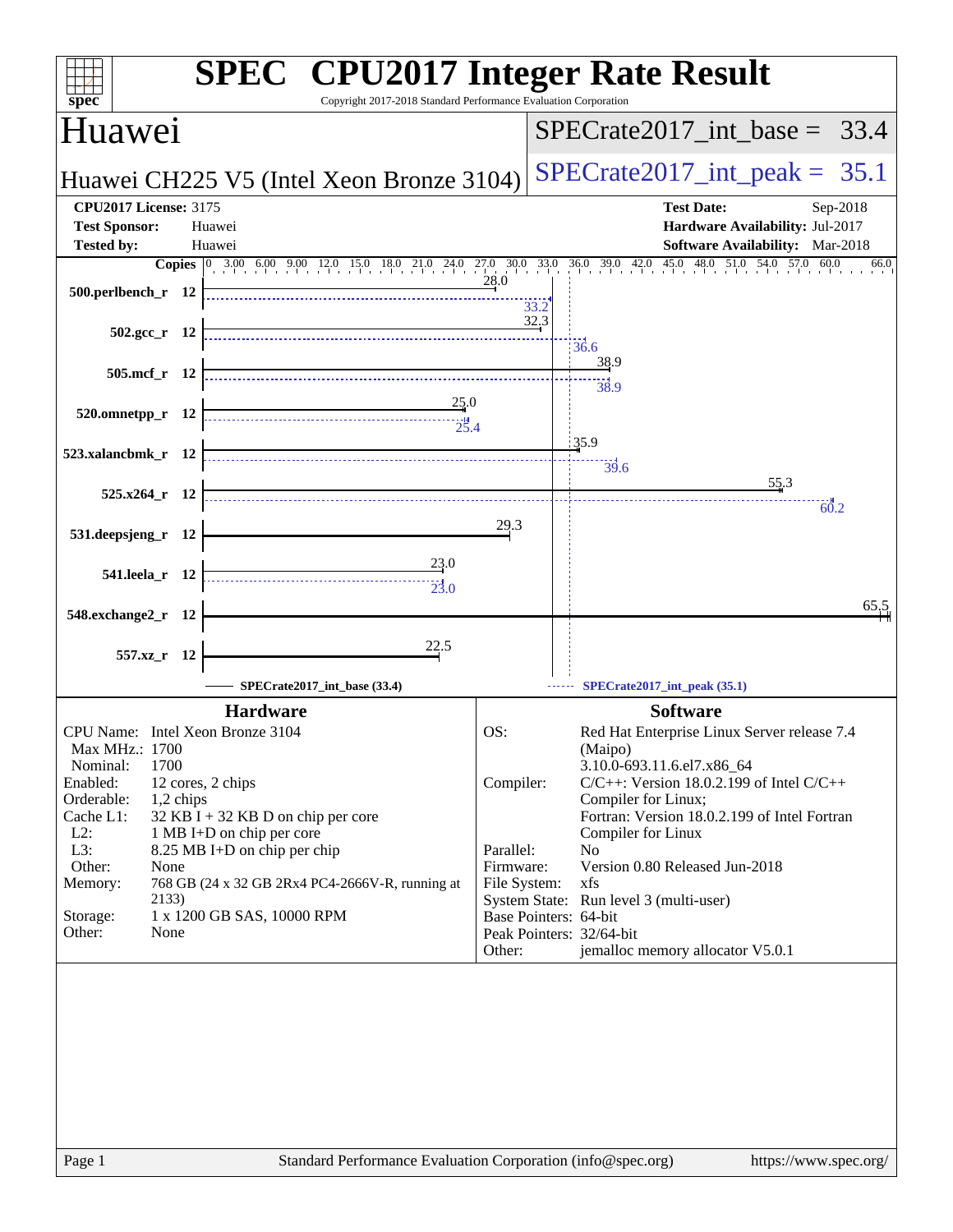| c<br>e<br>L |  |  |  |  |  |  |
|-------------|--|--|--|--|--|--|

Copyright 2017-2018 Standard Performance Evaluation Corporation

#### Huawei

#### SPECrate2017 int\_base =  $33.4$

Huawei CH225 V5 (Intel Xeon Bronze 3104) SPECrate  $2017$ \_int\_peak = 35.1

**[CPU2017 License:](http://www.spec.org/auto/cpu2017/Docs/result-fields.html#CPU2017License)** 3175 **[Test Date:](http://www.spec.org/auto/cpu2017/Docs/result-fields.html#TestDate)** Sep-2018 **[Test Sponsor:](http://www.spec.org/auto/cpu2017/Docs/result-fields.html#TestSponsor)** Huawei **[Hardware Availability:](http://www.spec.org/auto/cpu2017/Docs/result-fields.html#HardwareAvailability)** Jul-2017 **[Tested by:](http://www.spec.org/auto/cpu2017/Docs/result-fields.html#Testedby)** Huawei **[Software Availability:](http://www.spec.org/auto/cpu2017/Docs/result-fields.html#SoftwareAvailability)** Mar-2018

#### **[Results Table](http://www.spec.org/auto/cpu2017/Docs/result-fields.html#ResultsTable)**

|                                                       | <b>Base</b>   |                |       |                | <b>Peak</b> |                |       |               |                |              |                |              |                |              |
|-------------------------------------------------------|---------------|----------------|-------|----------------|-------------|----------------|-------|---------------|----------------|--------------|----------------|--------------|----------------|--------------|
| <b>Benchmark</b>                                      | <b>Copies</b> | <b>Seconds</b> | Ratio | <b>Seconds</b> | Ratio       | <b>Seconds</b> | Ratio | <b>Copies</b> | <b>Seconds</b> | <b>Ratio</b> | <b>Seconds</b> | <b>Ratio</b> | <b>Seconds</b> | <b>Ratio</b> |
| $500.$ perlbench_r                                    | 12            | 682            | 28.0  | 684            | 27.9        | 682            | 28.0  | 12            | 575            | 33.2         | 575            | 33.2         | 576            | 33.1         |
| $502.\text{gcc}$ <sub>r</sub>                         | 12            | 526            | 32.3  | 527            | 32.2        | 527            | 32.3  | 12            | 465            | 36.6         | 465            | 36.6         | 465            | 36.6         |
| $505$ .mcf r                                          | 12            | 499            | 38.9  | 499            | 38.9        | 499            | 38.9  | 12            | 499            | 38.9         | 499            | 38.9         | 499            | 38.9         |
| 520.omnetpp_r                                         | 12            | 633            | 24.9  | 627            | 25.1        | 630            | 25.0  | 12            | 621            | 25.4         | 629            | 25.0         | 621            | 25.4         |
| 523.xalancbmk r                                       | 12            | 354            | 35.8  | 353            | 35.9        | 352            | 36.0  | 12            | 320            | 39.5         | 320            | 39.6         | 320            | <b>39.6</b>  |
| 525.x264 r                                            | 12            | 379            | 55.4  | 381            | 55.2        | 380            | 55.3  | 12            | 349            | 60.2         | 349            | 60.3         | 350            | 60.1         |
| 531.deepsjeng_r                                       | 12            | 469            | 29.3  | 469            | 29.3        | 469            | 29.3  | 12            | 469            | 29.3         | <u>469</u>     | 29.3         | 469            | 29.3         |
| 541.leela r                                           | 12            | 864            | 23.0  | 867            | 22.9        | 865            | 23.0  | 12            | 868            | 22.9         | 865            | 23.0         | 865            | 23.0         |
| 548.exchange2_r                                       | 12            | 480            | 65.5  | 485            | 64.8        | 478            | 65.7  | 12            | 480            | 65.5         | 485            | 64.8         | 478            | 65.7         |
| 557.xz r                                              | 12            | 575            | 22.5  | 575            | 22.5        | 575            | 22.6  | 12            | 575            | 22.5         | 575            | 22.5         | 575            | 22.6         |
| $SPECrate2017$ int base =<br>33.4                     |               |                |       |                |             |                |       |               |                |              |                |              |                |              |
| $CDFC_{\text{sub}}(0.017 \text{ and } \text{mod } 1)$ |               |                | 25.4  |                |             |                |       |               |                |              |                |              |                |              |

**[SPECrate2017\\_int\\_peak =](http://www.spec.org/auto/cpu2017/Docs/result-fields.html#SPECrate2017intpeak) 35.1**

Results appear in the [order in which they were run](http://www.spec.org/auto/cpu2017/Docs/result-fields.html#RunOrder). Bold underlined text [indicates a median measurement](http://www.spec.org/auto/cpu2017/Docs/result-fields.html#Median).

#### **[Submit Notes](http://www.spec.org/auto/cpu2017/Docs/result-fields.html#SubmitNotes)**

 The numactl mechanism was used to bind copies to processors. The config file option 'submit' was used to generate numactl commands to bind each copy to a specific processor. For details, please see the config file.

#### **[Operating System Notes](http://www.spec.org/auto/cpu2017/Docs/result-fields.html#OperatingSystemNotes)**

Stack size set to unlimited using "ulimit -s unlimited"

#### **[General Notes](http://www.spec.org/auto/cpu2017/Docs/result-fields.html#GeneralNotes)**

Environment variables set by runcpu before the start of the run: LD\_LIBRARY\_PATH = "/spec2017/lib/ia32:/spec2017/lib/intel64:/spec2017/je5.0.1-32:/spec2017/je5.0.1-64" Binaries compiled on a system with 1x Intel Core i7-6700K CPU + 32GB RAM memory using Redhat Enterprise Linux 7.5 Transparent Huge Pages enabled by default Prior to runcpu invocation Filesystem page cache synced and cleared with: sync; echo 3> /proc/sys/vm/drop\_caches runcpu command invoked through numactl i.e.: numactl --interleave=all runcpu <etc> Yes: The test sponsor attests, as of date of publication, that CVE-2017-5754 (Meltdown) is mitigated in the system as tested and documented. Yes: The test sponsor attests, as of date of publication, that CVE-2017-5753 (Spectre variant 1) is mitigated in the system as tested and documented. Yes: The test sponsor attests, as of date of publication, that CVE-2017-5715 (Spectre variant 2)

**(Continued on next page)**

| Page 2 | Standard Performance Evaluation Corporation (info@spec.org) | https://www.spec.org/ |
|--------|-------------------------------------------------------------|-----------------------|
|--------|-------------------------------------------------------------|-----------------------|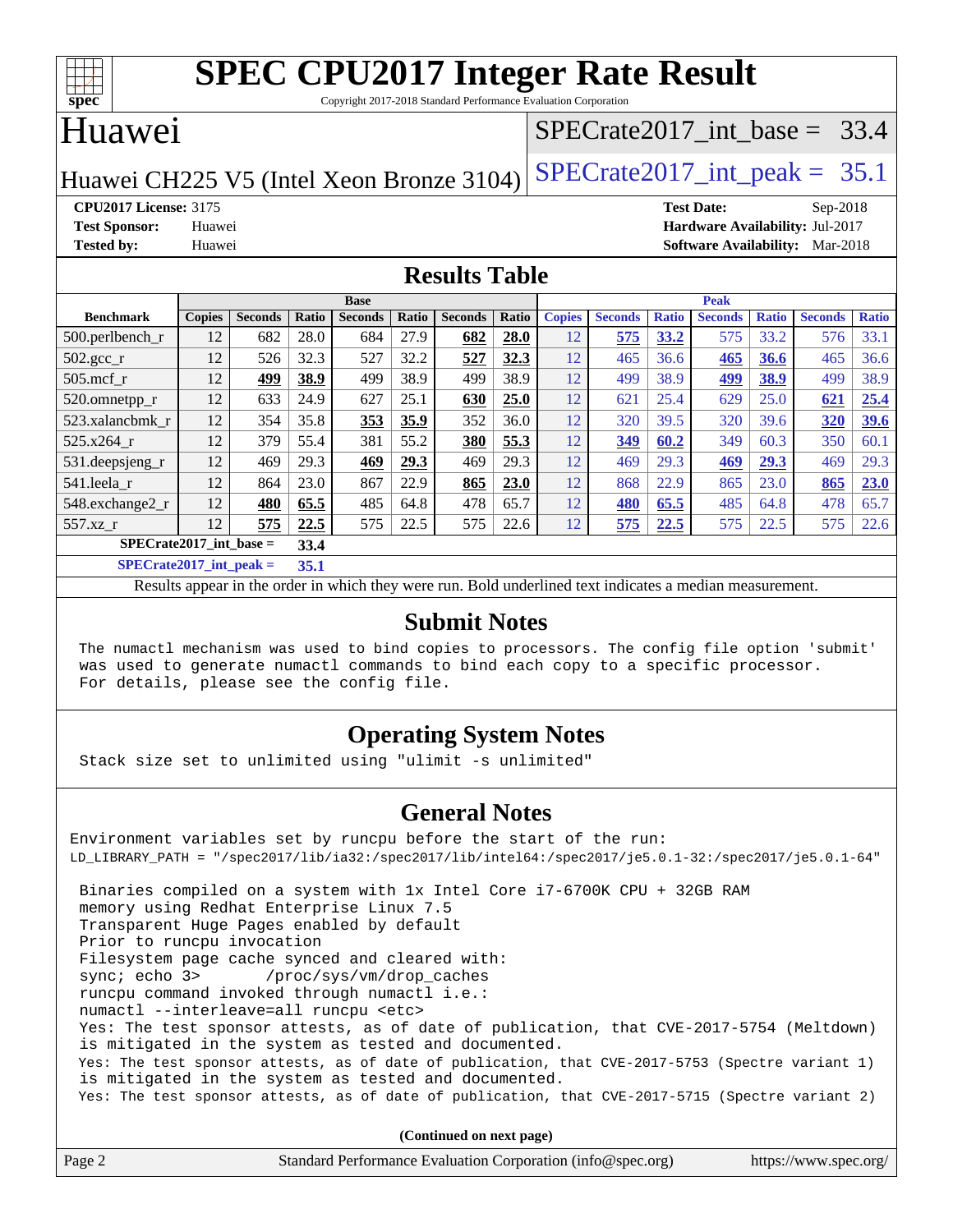| spec <sup>®</sup>                                                                                                                               |                                                                                                                                              | <b>SPEC CPU2017 Integer Rate Result</b><br>Copyright 2017-2018 Standard Performance Evaluation Corporation                                                                                                                                                                   |                                  |                                                                                       |  |
|-------------------------------------------------------------------------------------------------------------------------------------------------|----------------------------------------------------------------------------------------------------------------------------------------------|------------------------------------------------------------------------------------------------------------------------------------------------------------------------------------------------------------------------------------------------------------------------------|----------------------------------|---------------------------------------------------------------------------------------|--|
| Huawei                                                                                                                                          |                                                                                                                                              |                                                                                                                                                                                                                                                                              | $SPECrate2017$ int base = 33.4   |                                                                                       |  |
|                                                                                                                                                 |                                                                                                                                              | Huawei CH225 V5 (Intel Xeon Bronze 3104)                                                                                                                                                                                                                                     | $SPECTate2017\_int\_peak = 35.1$ |                                                                                       |  |
| <b>CPU2017 License: 3175</b><br><b>Test Sponsor:</b><br><b>Tested by:</b>                                                                       | Huawei<br>Huawei                                                                                                                             |                                                                                                                                                                                                                                                                              | <b>Test Date:</b>                | Sep-2018<br>Hardware Availability: Jul-2017<br><b>Software Availability:</b> Mar-2018 |  |
|                                                                                                                                                 |                                                                                                                                              | <b>General Notes (Continued)</b>                                                                                                                                                                                                                                             |                                  |                                                                                       |  |
|                                                                                                                                                 |                                                                                                                                              | is mitigated in the system as tested and documented.<br>jemalloc, a general purpose malloc implementation<br>built with the RedHat Enterprise 7.5, and the system compiler gcc 4.8.5<br>sources available from jemalloc.net or https://github.com/jemalloc/jemalloc/releases |                                  |                                                                                       |  |
|                                                                                                                                                 |                                                                                                                                              | <b>Platform Notes</b>                                                                                                                                                                                                                                                        |                                  |                                                                                       |  |
| BIOS configuration:                                                                                                                             | Power Policy Set to Performance<br>XPT Prefetch Set to Enabled<br>Sysinfo program /spec2017/bin/sysinfo                                      | Rev: r5797 of 2017-06-14 96c45e4568ad54c135fd618bcc091c0f<br>running on localhost.localdomain Sun Sep 16 16:20:59 2018<br>SUT (System Under Test) info as seen by some common utilities.                                                                                     |                                  |                                                                                       |  |
|                                                                                                                                                 | For more information on this section, see                                                                                                    | https://www.spec.org/cpu2017/Docs/config.html#sysinfo                                                                                                                                                                                                                        |                                  |                                                                                       |  |
| From /proc/cpuinfo<br>2<br>siblings                                                                                                             | "physical id"s (chips)<br>12 "processors"<br>cpu cores $: 6$<br>$\colon$ 6<br>physical 0: cores 0 1 2 3 4 5<br>physical 1: cores 0 1 2 3 4 5 | model name : Intel(R) Xeon(R) Bronze 3104 CPU @ 1.70GHz<br>cores, siblings (Caution: counting these is hw and system dependent. The following<br>excerpts from /proc/cpuinfo might not be reliable. Use with caution.)                                                       |                                  |                                                                                       |  |
| From 1scpu:<br>Byte Order:<br>CPU(s):<br>Socket(s):<br>Vendor ID:<br>CPU family:<br>Model:<br>Model name:<br>Stepping:<br>CPU MHz:<br>BogoMIPS: | Architecture:<br>$CPU$ op-mode( $s$ ):<br>$On$ -line CPU $(s)$ list:<br>Thread( $s$ ) per core:<br>Core(s) per socket:<br>NUMA $node(s)$ :   | x86_64<br>$32$ -bit, $64$ -bit<br>Little Endian<br>12<br>$0 - 11$<br>1<br>6<br>2<br>$\overline{2}$<br>GenuineIntel<br>6<br>85<br>$Intel(R) Xeon(R) Bronze 3104 CPU @ 1.70GHz$<br>4<br>1700.000<br>3400.00                                                                    |                                  |                                                                                       |  |
|                                                                                                                                                 |                                                                                                                                              | (Continued on next page)                                                                                                                                                                                                                                                     |                                  |                                                                                       |  |
| Page 3                                                                                                                                          |                                                                                                                                              | Standard Performance Evaluation Corporation (info@spec.org)                                                                                                                                                                                                                  |                                  | https://www.spec.org/                                                                 |  |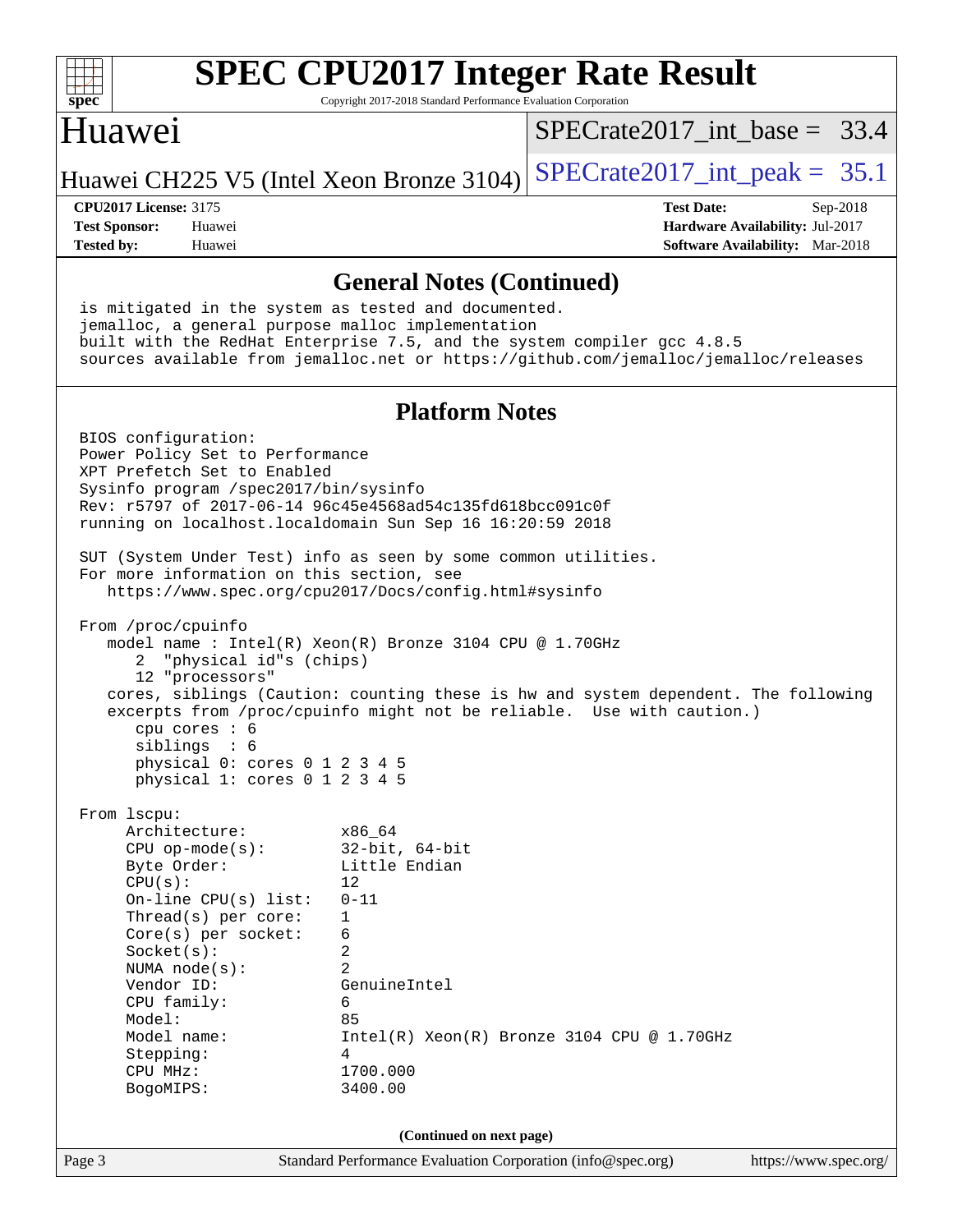| <b>SPEC CPU2017 Integer Rate Result</b><br>Copyright 2017-2018 Standard Performance Evaluation Corporation<br>$spec^*$                                                                                                                                                                                                                                                                                                                                                                                                                                                                                                                                                                                                                                                                                                                                                                                                                                                                                                                                                                                                                                                                                                                                                                                                                                                                                                                                                                                                                                                                                                                                                                                                            |                                                                                                            |
|-----------------------------------------------------------------------------------------------------------------------------------------------------------------------------------------------------------------------------------------------------------------------------------------------------------------------------------------------------------------------------------------------------------------------------------------------------------------------------------------------------------------------------------------------------------------------------------------------------------------------------------------------------------------------------------------------------------------------------------------------------------------------------------------------------------------------------------------------------------------------------------------------------------------------------------------------------------------------------------------------------------------------------------------------------------------------------------------------------------------------------------------------------------------------------------------------------------------------------------------------------------------------------------------------------------------------------------------------------------------------------------------------------------------------------------------------------------------------------------------------------------------------------------------------------------------------------------------------------------------------------------------------------------------------------------------------------------------------------------|------------------------------------------------------------------------------------------------------------|
| Huawei                                                                                                                                                                                                                                                                                                                                                                                                                                                                                                                                                                                                                                                                                                                                                                                                                                                                                                                                                                                                                                                                                                                                                                                                                                                                                                                                                                                                                                                                                                                                                                                                                                                                                                                            | $SPECrate2017$ int base = 33.4                                                                             |
| Huawei CH225 V5 (Intel Xeon Bronze 3104)                                                                                                                                                                                                                                                                                                                                                                                                                                                                                                                                                                                                                                                                                                                                                                                                                                                                                                                                                                                                                                                                                                                                                                                                                                                                                                                                                                                                                                                                                                                                                                                                                                                                                          | $SPECrate2017\_int\_peak = 35.1$                                                                           |
| <b>CPU2017 License: 3175</b><br><b>Test Sponsor:</b><br>Huawei<br><b>Tested by:</b><br>Huawei                                                                                                                                                                                                                                                                                                                                                                                                                                                                                                                                                                                                                                                                                                                                                                                                                                                                                                                                                                                                                                                                                                                                                                                                                                                                                                                                                                                                                                                                                                                                                                                                                                     | <b>Test Date:</b><br>Sep-2018<br>Hardware Availability: Jul-2017<br><b>Software Availability:</b> Mar-2018 |
| <b>Platform Notes (Continued)</b>                                                                                                                                                                                                                                                                                                                                                                                                                                                                                                                                                                                                                                                                                                                                                                                                                                                                                                                                                                                                                                                                                                                                                                                                                                                                                                                                                                                                                                                                                                                                                                                                                                                                                                 |                                                                                                            |
| Virtualization:<br>$VT - x$<br>Lld cache:<br>32K<br>Lli cache:<br>32K<br>L2 cache:<br>1024K<br>L3 cache:<br>8448K<br>NUMA node0 CPU(s):<br>$0 - 5$<br>NUMA nodel CPU(s):<br>$6 - 11$<br>Flags:<br>pat pse36 clflush dts acpi mmx fxsr sse sse2 ss ht tm pbe syscall nx pdpelgb rdtscp<br>lm constant_tsc art arch_perfmon pebs bts rep_good nopl xtopology nonstop_tsc<br>aperfmperf eagerfpu pni pclmulqdq dtes64 ds_cpl vmx smx est tm2 ssse3 fma cx16 xtpr<br>pdcm pcid dca sse4_1 sse4_2 x2apic movbe popcnt tsc_deadline_timer aes xsave avx<br>f16c rdrand lahf_lm abm 3dnowprefetch epb cat_13 cdp_13 invpcid_single intel_pt<br>spec_ctrl ibpb_support tpr_shadow vnmi flexpriority ept vpid fsgsbase tsc_adjust<br>bmil hle avx2 smep bmi2 erms invpcid rtm cqm mpx rdt_a avx512f avx512dq rdseed adx<br>smap clflushopt clwb avx512cd avx512bw avx512vl xsaveopt xsavec xgetbvl cqm_llc<br>cqm_occup_llc cqm_mbm_total cqm_mbm_local dtherm arat pln pts<br>/proc/cpuinfo cache data<br>cache size : $8448$ KB<br>From numactl --hardware WARNING: a numactl 'node' might or might not correspond to a<br>physical chip.<br>$available: 2 nodes (0-1)$<br>node 0 cpus: 0 1 2 3 4 5<br>node 0 size: 391349 MB<br>node 0 free: 382101 MB<br>node 1 cpus: 6 7 8 9 10 11<br>node 1 size: 393216 MB<br>node 1 free: 381395 MB<br>node distances:<br>node<br>$\Omega$<br>1<br>0 :<br>21<br>10<br>1:<br>21 10<br>From /proc/meminfo<br>MemTotal:<br>790510872 kB<br>HugePages_Total:<br>0<br>Hugepagesize:<br>2048 kB<br>From /etc/*release* /etc/*version*<br>os-release:<br>NAME="Red Hat Enterprise Linux Server"<br>VERSION="7.4 (Maipo)"<br>ID="rhel"<br>ID_LIKE="fedora"<br>VARIANT="Server"<br>(Continued on next page) | fpu vme de pse tsc msr pae mce cx8 apic sep mtrr pge mca cmov                                              |
| Standard Performance Evaluation Corporation (info@spec.org)<br>Page 4                                                                                                                                                                                                                                                                                                                                                                                                                                                                                                                                                                                                                                                                                                                                                                                                                                                                                                                                                                                                                                                                                                                                                                                                                                                                                                                                                                                                                                                                                                                                                                                                                                                             | https://www.spec.org/                                                                                      |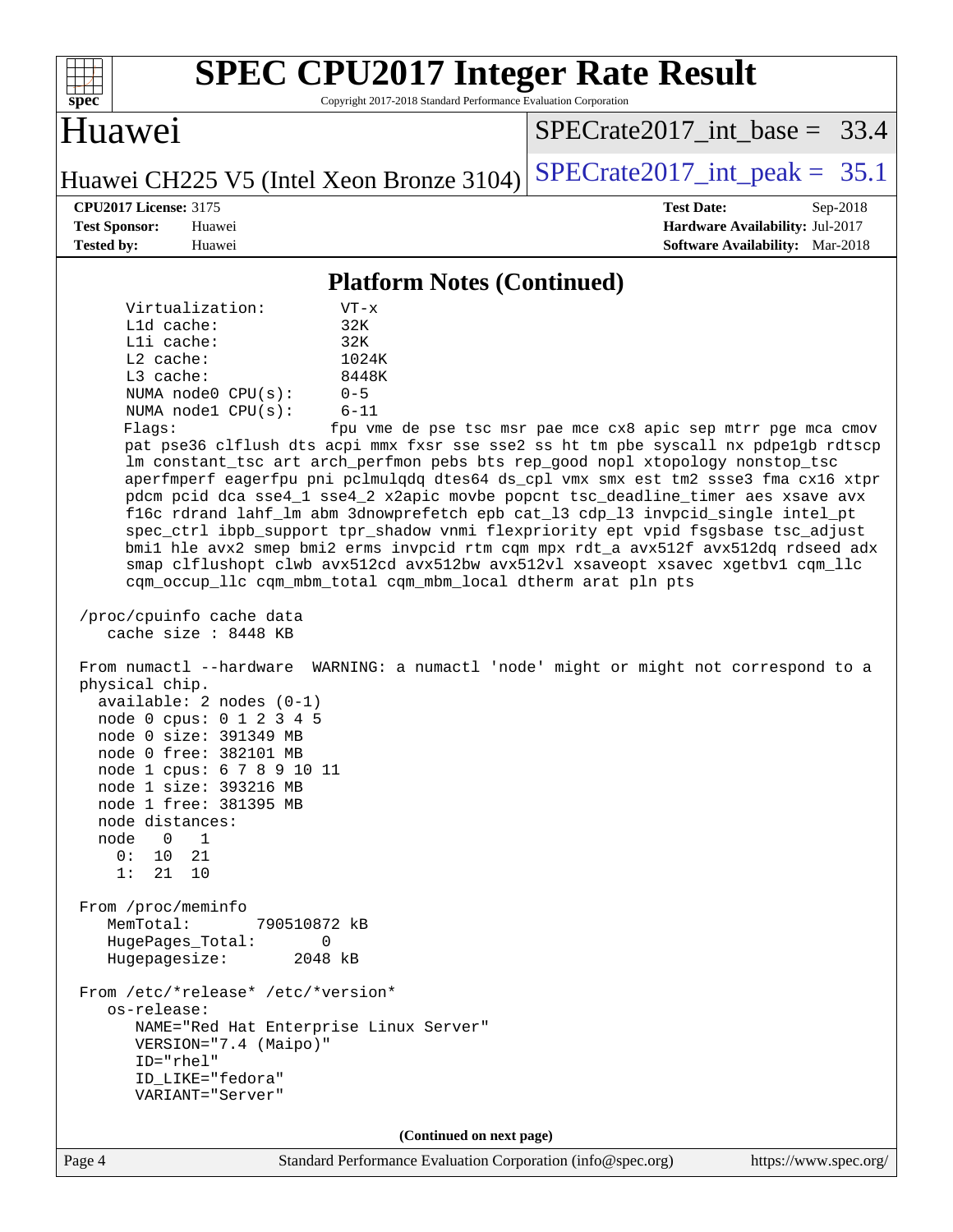| <b>SPEC CPU2017 Integer Rate Result</b><br>spec<br>Copyright 2017-2018 Standard Performance Evaluation Corporation                                                                                                                                                                                                                                                                                                                                                                                                                                                                                                                                                                                                                                                                                                                                                                                                                                                                                                                       |                                                                                                            |  |  |  |  |
|------------------------------------------------------------------------------------------------------------------------------------------------------------------------------------------------------------------------------------------------------------------------------------------------------------------------------------------------------------------------------------------------------------------------------------------------------------------------------------------------------------------------------------------------------------------------------------------------------------------------------------------------------------------------------------------------------------------------------------------------------------------------------------------------------------------------------------------------------------------------------------------------------------------------------------------------------------------------------------------------------------------------------------------|------------------------------------------------------------------------------------------------------------|--|--|--|--|
| Huawei                                                                                                                                                                                                                                                                                                                                                                                                                                                                                                                                                                                                                                                                                                                                                                                                                                                                                                                                                                                                                                   | $SPECrate2017$ int base = 33.4                                                                             |  |  |  |  |
| Huawei CH225 V5 (Intel Xeon Bronze 3104)                                                                                                                                                                                                                                                                                                                                                                                                                                                                                                                                                                                                                                                                                                                                                                                                                                                                                                                                                                                                 | $SPECrate2017\_int\_peak = 35.1$                                                                           |  |  |  |  |
| <b>CPU2017 License: 3175</b><br><b>Test Sponsor:</b><br>Huawei<br><b>Tested by:</b><br>Huawei                                                                                                                                                                                                                                                                                                                                                                                                                                                                                                                                                                                                                                                                                                                                                                                                                                                                                                                                            | <b>Test Date:</b><br>Sep-2018<br>Hardware Availability: Jul-2017<br><b>Software Availability:</b> Mar-2018 |  |  |  |  |
| <b>Platform Notes (Continued)</b>                                                                                                                                                                                                                                                                                                                                                                                                                                                                                                                                                                                                                                                                                                                                                                                                                                                                                                                                                                                                        |                                                                                                            |  |  |  |  |
| VARIANT_ID="server"<br>VERSION_ID="7.4"<br>PRETTY_NAME="Red Hat Enterprise Linux Server 7.4 (Maipo)"<br>redhat-release: Red Hat Enterprise Linux Server release 7.4 (Maipo)<br>system-release: Red Hat Enterprise Linux Server release 7.4 (Maipo)<br>system-release-cpe: cpe:/o:redhat:enterprise_linux:7.4:ga:server<br>uname $-a$ :<br>Linux localhost.localdomain 3.10.0-693.11.6.el7.x86_64 #1 SMP Thu Dec 28 14:23:39 EST<br>2017 x86_64 x86_64 x86_64 GNU/Linux<br>run-level 3 Sep 16 16:16<br>SPEC is set to: /spec2017<br>Filesystem<br>Size Used Avail Use% Mounted on<br>Type<br>/dev/sda2<br>xfs<br>720G<br>90G 631G 13% /<br>Additional information from dmidecode follows. WARNING: Use caution when you interpret<br>this section. The 'dmidecode' program reads system data which is "intended to allow<br>hardware to be accurately determined", but the intent may not be met, as there are<br>frequent changes to hardware, firmware, and the "DMTF SMBIOS" standard.<br>BIOS INSYDE Corp. 0.80 06/27/2018<br>Memory: |                                                                                                            |  |  |  |  |
| 24x Samsung M393A4K40BB2-CTD 32 GB 2 rank 2666, configured at 2133<br>(End of data from sysinfo program)                                                                                                                                                                                                                                                                                                                                                                                                                                                                                                                                                                                                                                                                                                                                                                                                                                                                                                                                 |                                                                                                            |  |  |  |  |
| <b>Compiler Version Notes</b>                                                                                                                                                                                                                                                                                                                                                                                                                                                                                                                                                                                                                                                                                                                                                                                                                                                                                                                                                                                                            |                                                                                                            |  |  |  |  |
| 500.perlbench_r(base) 502.gcc_r(base) 505.mcf_r(base) 525.x264_r(base)<br>CC.<br>$557. xz_r(base)$                                                                                                                                                                                                                                                                                                                                                                                                                                                                                                                                                                                                                                                                                                                                                                                                                                                                                                                                       |                                                                                                            |  |  |  |  |
| icc (ICC) 18.0.2 20180210<br>Copyright (C) 1985-2018 Intel Corporation. All rights reserved.                                                                                                                                                                                                                                                                                                                                                                                                                                                                                                                                                                                                                                                                                                                                                                                                                                                                                                                                             |                                                                                                            |  |  |  |  |
| 500.perlbench_r(peak) 502.gcc_r(peak) 505.mcf_r(peak) 525.x264_r(peak)<br>CC<br>$557. xz_r (peak)$                                                                                                                                                                                                                                                                                                                                                                                                                                                                                                                                                                                                                                                                                                                                                                                                                                                                                                                                       |                                                                                                            |  |  |  |  |
| icc (ICC) 18.0.2 20180210<br>Copyright (C) 1985-2018 Intel Corporation. All rights reserved.                                                                                                                                                                                                                                                                                                                                                                                                                                                                                                                                                                                                                                                                                                                                                                                                                                                                                                                                             |                                                                                                            |  |  |  |  |
|                                                                                                                                                                                                                                                                                                                                                                                                                                                                                                                                                                                                                                                                                                                                                                                                                                                                                                                                                                                                                                          |                                                                                                            |  |  |  |  |

**(Continued on next page)**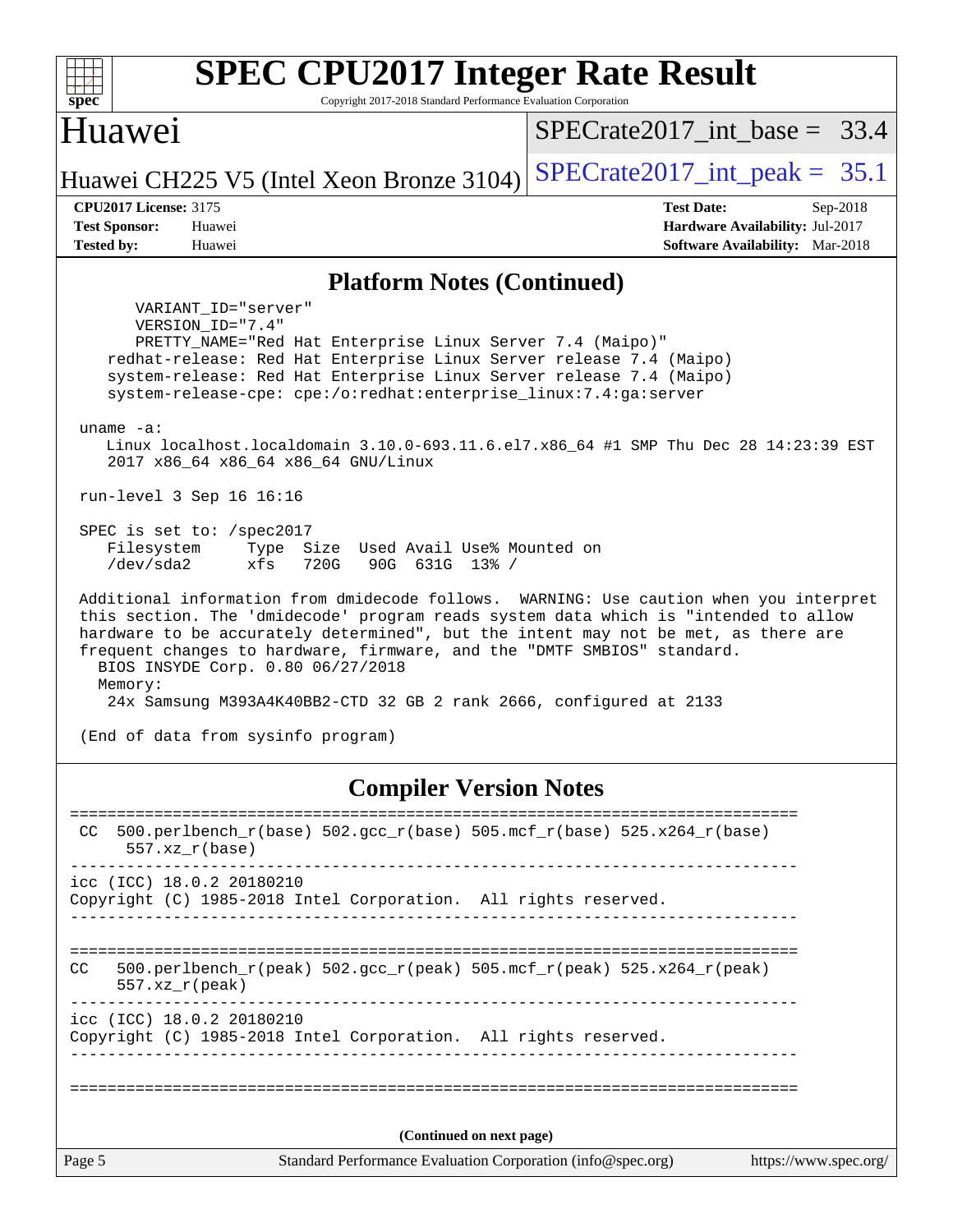

Copyright 2017-2018 Standard Performance Evaluation Corporation

#### Huawei

SPECrate2017 int\_base =  $33.4$ 

Huawei CH225 V5 (Intel Xeon Bronze 3104) SPECrate  $2017$ \_int\_peak = 35.1

**[CPU2017 License:](http://www.spec.org/auto/cpu2017/Docs/result-fields.html#CPU2017License)** 3175 **[Test Date:](http://www.spec.org/auto/cpu2017/Docs/result-fields.html#TestDate)** Sep-2018 **[Test Sponsor:](http://www.spec.org/auto/cpu2017/Docs/result-fields.html#TestSponsor)** Huawei **[Hardware Availability:](http://www.spec.org/auto/cpu2017/Docs/result-fields.html#HardwareAvailability)** Jul-2017 **[Tested by:](http://www.spec.org/auto/cpu2017/Docs/result-fields.html#Testedby)** Huawei **[Software Availability:](http://www.spec.org/auto/cpu2017/Docs/result-fields.html#SoftwareAvailability)** Mar-2018

#### **[Compiler Version Notes \(Continued\)](http://www.spec.org/auto/cpu2017/Docs/result-fields.html#CompilerVersionNotes)**

| CXXC 520.omnetpp_r(base) 523.xalancbmk_r(base) 531.deepsjeng_r(base)<br>$541.$ leela $r(base)$   |
|--------------------------------------------------------------------------------------------------|
| icpc (ICC) 18.0.2 20180210<br>Copyright (C) 1985-2018 Intel Corporation. All rights reserved.    |
| CXXC 520.omnetpp_r(peak) 523.xalancbmk_r(peak) 531.deepsjeng_r(peak)<br>$541.$ leela $r$ (peak)  |
| icpc (ICC) 18.0.2 20180210<br>Copyright (C) 1985-2018 Intel Corporation. All rights reserved.    |
| $FC$ 548. exchange 2 $r(base)$                                                                   |
| ifort (IFORT) 18.0.2 20180210<br>Copyright (C) 1985-2018 Intel Corporation. All rights reserved. |
| $548$ .exchange2 $r$ (peak)<br>FC                                                                |
| ifort (IFORT) 18.0.2 20180210<br>Copyright (C) 1985-2018 Intel Corporation. All rights reserved. |

#### **[Base Compiler Invocation](http://www.spec.org/auto/cpu2017/Docs/result-fields.html#BaseCompilerInvocation)**

[C benchmarks](http://www.spec.org/auto/cpu2017/Docs/result-fields.html#Cbenchmarks): [icc -m64 -std=c11](http://www.spec.org/cpu2017/results/res2018q4/cpu2017-20180918-08918.flags.html#user_CCbase_intel_icc_64bit_c11_33ee0cdaae7deeeab2a9725423ba97205ce30f63b9926c2519791662299b76a0318f32ddfffdc46587804de3178b4f9328c46fa7c2b0cd779d7a61945c91cd35)

[C++ benchmarks:](http://www.spec.org/auto/cpu2017/Docs/result-fields.html#CXXbenchmarks) [icpc -m64](http://www.spec.org/cpu2017/results/res2018q4/cpu2017-20180918-08918.flags.html#user_CXXbase_intel_icpc_64bit_4ecb2543ae3f1412ef961e0650ca070fec7b7afdcd6ed48761b84423119d1bf6bdf5cad15b44d48e7256388bc77273b966e5eb805aefd121eb22e9299b2ec9d9)

[Fortran benchmarks](http://www.spec.org/auto/cpu2017/Docs/result-fields.html#Fortranbenchmarks): [ifort -m64](http://www.spec.org/cpu2017/results/res2018q4/cpu2017-20180918-08918.flags.html#user_FCbase_intel_ifort_64bit_24f2bb282fbaeffd6157abe4f878425411749daecae9a33200eee2bee2fe76f3b89351d69a8130dd5949958ce389cf37ff59a95e7a40d588e8d3a57e0c3fd751)

### **[Base Portability Flags](http://www.spec.org/auto/cpu2017/Docs/result-fields.html#BasePortabilityFlags)**

500.perlbench\_r: [-DSPEC\\_LP64](http://www.spec.org/cpu2017/results/res2018q4/cpu2017-20180918-08918.flags.html#b500.perlbench_r_basePORTABILITY_DSPEC_LP64) [-DSPEC\\_LINUX\\_X64](http://www.spec.org/cpu2017/results/res2018q4/cpu2017-20180918-08918.flags.html#b500.perlbench_r_baseCPORTABILITY_DSPEC_LINUX_X64)

**(Continued on next page)**

Page 6 Standard Performance Evaluation Corporation [\(info@spec.org\)](mailto:info@spec.org) <https://www.spec.org/>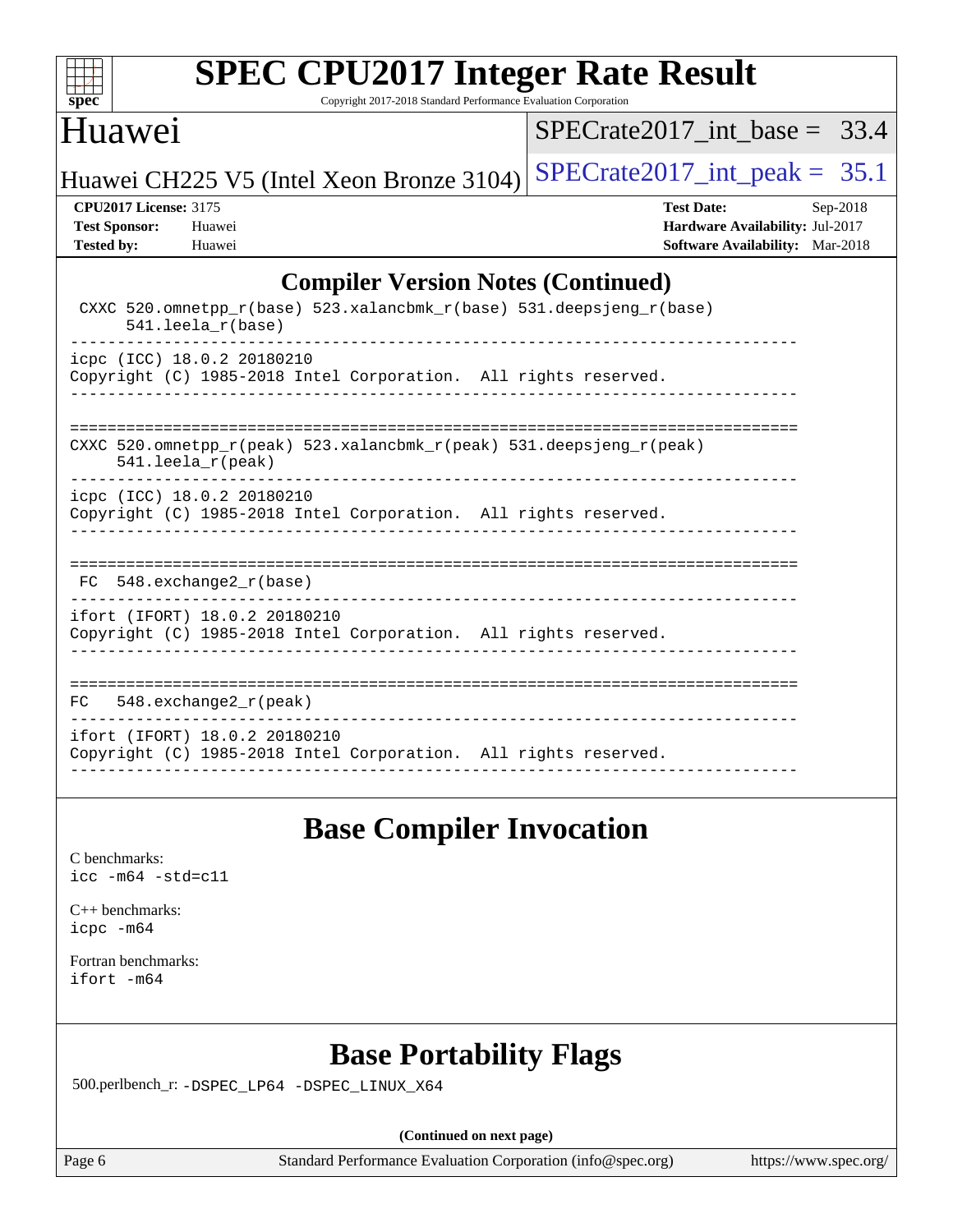

Copyright 2017-2018 Standard Performance Evaluation Corporation

#### Huawei

SPECrate2017 int\_base =  $33.4$ 

Huawei CH225 V5 (Intel Xeon Bronze 3104) SPECrate  $2017$ \_int\_peak = 35.1

**[Tested by:](http://www.spec.org/auto/cpu2017/Docs/result-fields.html#Testedby)** Huawei **[Software Availability:](http://www.spec.org/auto/cpu2017/Docs/result-fields.html#SoftwareAvailability)** Mar-2018

**[CPU2017 License:](http://www.spec.org/auto/cpu2017/Docs/result-fields.html#CPU2017License)** 3175 **[Test Date:](http://www.spec.org/auto/cpu2017/Docs/result-fields.html#TestDate)** Sep-2018 **[Test Sponsor:](http://www.spec.org/auto/cpu2017/Docs/result-fields.html#TestSponsor)** Huawei **[Hardware Availability:](http://www.spec.org/auto/cpu2017/Docs/result-fields.html#HardwareAvailability)** Jul-2017

## **[Base Portability Flags \(Continued\)](http://www.spec.org/auto/cpu2017/Docs/result-fields.html#BasePortabilityFlags)**

 502.gcc\_r: [-DSPEC\\_LP64](http://www.spec.org/cpu2017/results/res2018q4/cpu2017-20180918-08918.flags.html#suite_basePORTABILITY502_gcc_r_DSPEC_LP64) 505.mcf\_r: [-DSPEC\\_LP64](http://www.spec.org/cpu2017/results/res2018q4/cpu2017-20180918-08918.flags.html#suite_basePORTABILITY505_mcf_r_DSPEC_LP64) 520.omnetpp\_r: [-DSPEC\\_LP64](http://www.spec.org/cpu2017/results/res2018q4/cpu2017-20180918-08918.flags.html#suite_basePORTABILITY520_omnetpp_r_DSPEC_LP64) 523.xalancbmk\_r: [-DSPEC\\_LP64](http://www.spec.org/cpu2017/results/res2018q4/cpu2017-20180918-08918.flags.html#suite_basePORTABILITY523_xalancbmk_r_DSPEC_LP64) [-DSPEC\\_LINUX](http://www.spec.org/cpu2017/results/res2018q4/cpu2017-20180918-08918.flags.html#b523.xalancbmk_r_baseCXXPORTABILITY_DSPEC_LINUX) 525.x264\_r: [-DSPEC\\_LP64](http://www.spec.org/cpu2017/results/res2018q4/cpu2017-20180918-08918.flags.html#suite_basePORTABILITY525_x264_r_DSPEC_LP64) 531.deepsjeng\_r: [-DSPEC\\_LP64](http://www.spec.org/cpu2017/results/res2018q4/cpu2017-20180918-08918.flags.html#suite_basePORTABILITY531_deepsjeng_r_DSPEC_LP64) 541.leela\_r: [-DSPEC\\_LP64](http://www.spec.org/cpu2017/results/res2018q4/cpu2017-20180918-08918.flags.html#suite_basePORTABILITY541_leela_r_DSPEC_LP64) 548.exchange2\_r: [-DSPEC\\_LP64](http://www.spec.org/cpu2017/results/res2018q4/cpu2017-20180918-08918.flags.html#suite_basePORTABILITY548_exchange2_r_DSPEC_LP64) 557.xz\_r: [-DSPEC\\_LP64](http://www.spec.org/cpu2017/results/res2018q4/cpu2017-20180918-08918.flags.html#suite_basePORTABILITY557_xz_r_DSPEC_LP64)

### **[Base Optimization Flags](http://www.spec.org/auto/cpu2017/Docs/result-fields.html#BaseOptimizationFlags)**

[C benchmarks](http://www.spec.org/auto/cpu2017/Docs/result-fields.html#Cbenchmarks):

[-Wl,-z,muldefs](http://www.spec.org/cpu2017/results/res2018q4/cpu2017-20180918-08918.flags.html#user_CCbase_link_force_multiple1_b4cbdb97b34bdee9ceefcfe54f4c8ea74255f0b02a4b23e853cdb0e18eb4525ac79b5a88067c842dd0ee6996c24547a27a4b99331201badda8798ef8a743f577) [-xCORE-AVX2](http://www.spec.org/cpu2017/results/res2018q4/cpu2017-20180918-08918.flags.html#user_CCbase_f-xCORE-AVX2) [-ipo](http://www.spec.org/cpu2017/results/res2018q4/cpu2017-20180918-08918.flags.html#user_CCbase_f-ipo) [-O3](http://www.spec.org/cpu2017/results/res2018q4/cpu2017-20180918-08918.flags.html#user_CCbase_f-O3) [-no-prec-div](http://www.spec.org/cpu2017/results/res2018q4/cpu2017-20180918-08918.flags.html#user_CCbase_f-no-prec-div) [-qopt-mem-layout-trans=3](http://www.spec.org/cpu2017/results/res2018q4/cpu2017-20180918-08918.flags.html#user_CCbase_f-qopt-mem-layout-trans_de80db37974c74b1f0e20d883f0b675c88c3b01e9d123adea9b28688d64333345fb62bc4a798493513fdb68f60282f9a726aa07f478b2f7113531aecce732043) [-L/usr/local/je5.0.1-64/lib](http://www.spec.org/cpu2017/results/res2018q4/cpu2017-20180918-08918.flags.html#user_CCbase_jemalloc_link_path64_4b10a636b7bce113509b17f3bd0d6226c5fb2346b9178c2d0232c14f04ab830f976640479e5c33dc2bcbbdad86ecfb6634cbbd4418746f06f368b512fced5394) [-ljemalloc](http://www.spec.org/cpu2017/results/res2018q4/cpu2017-20180918-08918.flags.html#user_CCbase_jemalloc_link_lib_d1249b907c500fa1c0672f44f562e3d0f79738ae9e3c4a9c376d49f265a04b9c99b167ecedbf6711b3085be911c67ff61f150a17b3472be731631ba4d0471706)

[C++ benchmarks:](http://www.spec.org/auto/cpu2017/Docs/result-fields.html#CXXbenchmarks)

[-Wl,-z,muldefs](http://www.spec.org/cpu2017/results/res2018q4/cpu2017-20180918-08918.flags.html#user_CXXbase_link_force_multiple1_b4cbdb97b34bdee9ceefcfe54f4c8ea74255f0b02a4b23e853cdb0e18eb4525ac79b5a88067c842dd0ee6996c24547a27a4b99331201badda8798ef8a743f577) [-xCORE-AVX2](http://www.spec.org/cpu2017/results/res2018q4/cpu2017-20180918-08918.flags.html#user_CXXbase_f-xCORE-AVX2) [-ipo](http://www.spec.org/cpu2017/results/res2018q4/cpu2017-20180918-08918.flags.html#user_CXXbase_f-ipo) [-O3](http://www.spec.org/cpu2017/results/res2018q4/cpu2017-20180918-08918.flags.html#user_CXXbase_f-O3) [-no-prec-div](http://www.spec.org/cpu2017/results/res2018q4/cpu2017-20180918-08918.flags.html#user_CXXbase_f-no-prec-div) [-qopt-mem-layout-trans=3](http://www.spec.org/cpu2017/results/res2018q4/cpu2017-20180918-08918.flags.html#user_CXXbase_f-qopt-mem-layout-trans_de80db37974c74b1f0e20d883f0b675c88c3b01e9d123adea9b28688d64333345fb62bc4a798493513fdb68f60282f9a726aa07f478b2f7113531aecce732043) [-L/usr/local/je5.0.1-64/lib](http://www.spec.org/cpu2017/results/res2018q4/cpu2017-20180918-08918.flags.html#user_CXXbase_jemalloc_link_path64_4b10a636b7bce113509b17f3bd0d6226c5fb2346b9178c2d0232c14f04ab830f976640479e5c33dc2bcbbdad86ecfb6634cbbd4418746f06f368b512fced5394) [-ljemalloc](http://www.spec.org/cpu2017/results/res2018q4/cpu2017-20180918-08918.flags.html#user_CXXbase_jemalloc_link_lib_d1249b907c500fa1c0672f44f562e3d0f79738ae9e3c4a9c376d49f265a04b9c99b167ecedbf6711b3085be911c67ff61f150a17b3472be731631ba4d0471706)

#### [Fortran benchmarks](http://www.spec.org/auto/cpu2017/Docs/result-fields.html#Fortranbenchmarks):

[-Wl,-z,muldefs](http://www.spec.org/cpu2017/results/res2018q4/cpu2017-20180918-08918.flags.html#user_FCbase_link_force_multiple1_b4cbdb97b34bdee9ceefcfe54f4c8ea74255f0b02a4b23e853cdb0e18eb4525ac79b5a88067c842dd0ee6996c24547a27a4b99331201badda8798ef8a743f577) [-xCORE-AVX2](http://www.spec.org/cpu2017/results/res2018q4/cpu2017-20180918-08918.flags.html#user_FCbase_f-xCORE-AVX2) [-ipo](http://www.spec.org/cpu2017/results/res2018q4/cpu2017-20180918-08918.flags.html#user_FCbase_f-ipo) [-O3](http://www.spec.org/cpu2017/results/res2018q4/cpu2017-20180918-08918.flags.html#user_FCbase_f-O3) [-no-prec-div](http://www.spec.org/cpu2017/results/res2018q4/cpu2017-20180918-08918.flags.html#user_FCbase_f-no-prec-div) [-qopt-mem-layout-trans=3](http://www.spec.org/cpu2017/results/res2018q4/cpu2017-20180918-08918.flags.html#user_FCbase_f-qopt-mem-layout-trans_de80db37974c74b1f0e20d883f0b675c88c3b01e9d123adea9b28688d64333345fb62bc4a798493513fdb68f60282f9a726aa07f478b2f7113531aecce732043) [-nostandard-realloc-lhs](http://www.spec.org/cpu2017/results/res2018q4/cpu2017-20180918-08918.flags.html#user_FCbase_f_2003_std_realloc_82b4557e90729c0f113870c07e44d33d6f5a304b4f63d4c15d2d0f1fab99f5daaed73bdb9275d9ae411527f28b936061aa8b9c8f2d63842963b95c9dd6426b8a) [-L/usr/local/je5.0.1-64/lib](http://www.spec.org/cpu2017/results/res2018q4/cpu2017-20180918-08918.flags.html#user_FCbase_jemalloc_link_path64_4b10a636b7bce113509b17f3bd0d6226c5fb2346b9178c2d0232c14f04ab830f976640479e5c33dc2bcbbdad86ecfb6634cbbd4418746f06f368b512fced5394) [-ljemalloc](http://www.spec.org/cpu2017/results/res2018q4/cpu2017-20180918-08918.flags.html#user_FCbase_jemalloc_link_lib_d1249b907c500fa1c0672f44f562e3d0f79738ae9e3c4a9c376d49f265a04b9c99b167ecedbf6711b3085be911c67ff61f150a17b3472be731631ba4d0471706)

### **[Peak Compiler Invocation](http://www.spec.org/auto/cpu2017/Docs/result-fields.html#PeakCompilerInvocation)**

[C benchmarks \(except as noted below\)](http://www.spec.org/auto/cpu2017/Docs/result-fields.html#Cbenchmarksexceptasnotedbelow): [icc -m64 -std=c11](http://www.spec.org/cpu2017/results/res2018q4/cpu2017-20180918-08918.flags.html#user_CCpeak_intel_icc_64bit_c11_33ee0cdaae7deeeab2a9725423ba97205ce30f63b9926c2519791662299b76a0318f32ddfffdc46587804de3178b4f9328c46fa7c2b0cd779d7a61945c91cd35)

502.gcc\_r: [icc -m32 -std=c11 -L/home/prasadj/specdev/IC18u2\\_Internal/lin\\_18\\_0\\_20180210/compiler/lib/ia32\\_lin](http://www.spec.org/cpu2017/results/res2018q4/cpu2017-20180918-08918.flags.html#user_peakCCLD502_gcc_r_intel_icc_a481ac844e7127046fad14d498c730a1848fa901fbbb2c3dfdd5e9fbbac777c8009953946d55d8b6afe8ed0da70dd2b4f8dedbdf7ab1ee211ba70d24a5d89f85)

[C++ benchmarks \(except as noted below\):](http://www.spec.org/auto/cpu2017/Docs/result-fields.html#CXXbenchmarksexceptasnotedbelow) [icpc -m64](http://www.spec.org/cpu2017/results/res2018q4/cpu2017-20180918-08918.flags.html#user_CXXpeak_intel_icpc_64bit_4ecb2543ae3f1412ef961e0650ca070fec7b7afdcd6ed48761b84423119d1bf6bdf5cad15b44d48e7256388bc77273b966e5eb805aefd121eb22e9299b2ec9d9)

523.xalancbmk\_r: [icpc -m32 -L/home/prasadj/specdev/IC18u2\\_Internal/lin\\_18\\_0\\_20180210/compiler/lib/ia32\\_lin](http://www.spec.org/cpu2017/results/res2018q4/cpu2017-20180918-08918.flags.html#user_peakCXXLD523_xalancbmk_r_intel_icpc_c6d030cd79af6ea7d6fb64c57e8fe7ae8fe0b96fc5a3b3f4a10e3273b3d7fa9decd8263f6330cef23f751cb093a69fae84a2bf4c243500a8eed069248128076f)

[Fortran benchmarks](http://www.spec.org/auto/cpu2017/Docs/result-fields.html#Fortranbenchmarks): [ifort -m64](http://www.spec.org/cpu2017/results/res2018q4/cpu2017-20180918-08918.flags.html#user_FCpeak_intel_ifort_64bit_24f2bb282fbaeffd6157abe4f878425411749daecae9a33200eee2bee2fe76f3b89351d69a8130dd5949958ce389cf37ff59a95e7a40d588e8d3a57e0c3fd751)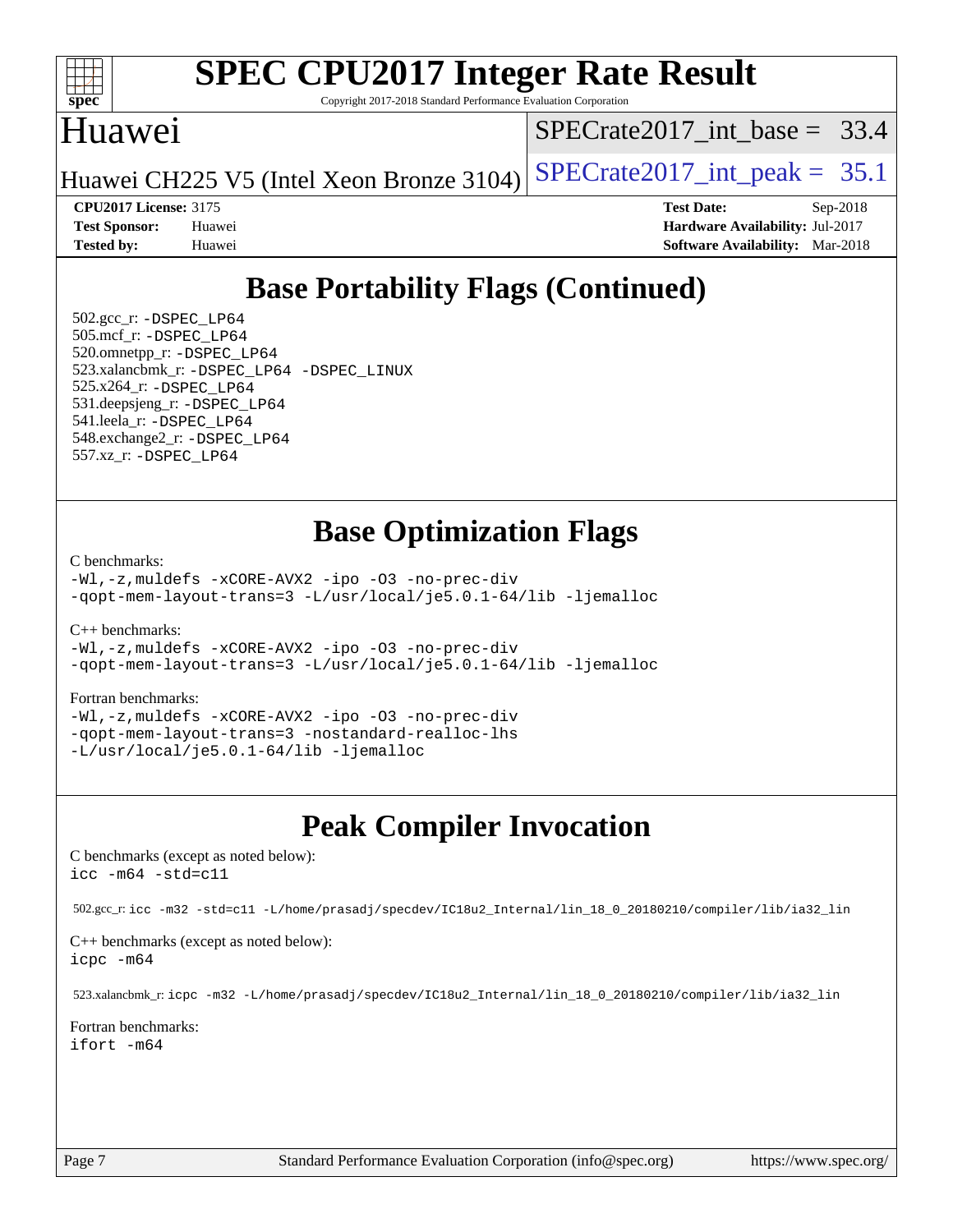

Copyright 2017-2018 Standard Performance Evaluation Corporation

#### Huawei

SPECrate2017 int\_base =  $33.4$ 

Huawei CH225 V5 (Intel Xeon Bronze 3104) SPECrate  $2017$ \_int\_peak = 35.1

**[Tested by:](http://www.spec.org/auto/cpu2017/Docs/result-fields.html#Testedby)** Huawei **[Software Availability:](http://www.spec.org/auto/cpu2017/Docs/result-fields.html#SoftwareAvailability)** Mar-2018

**[CPU2017 License:](http://www.spec.org/auto/cpu2017/Docs/result-fields.html#CPU2017License)** 3175 **[Test Date:](http://www.spec.org/auto/cpu2017/Docs/result-fields.html#TestDate)** Sep-2018 **[Test Sponsor:](http://www.spec.org/auto/cpu2017/Docs/result-fields.html#TestSponsor)** Huawei **[Hardware Availability:](http://www.spec.org/auto/cpu2017/Docs/result-fields.html#HardwareAvailability)** Jul-2017

### **[Peak Portability Flags](http://www.spec.org/auto/cpu2017/Docs/result-fields.html#PeakPortabilityFlags)**

 500.perlbench\_r: [-DSPEC\\_LP64](http://www.spec.org/cpu2017/results/res2018q4/cpu2017-20180918-08918.flags.html#b500.perlbench_r_peakPORTABILITY_DSPEC_LP64) [-DSPEC\\_LINUX\\_X64](http://www.spec.org/cpu2017/results/res2018q4/cpu2017-20180918-08918.flags.html#b500.perlbench_r_peakCPORTABILITY_DSPEC_LINUX_X64) 502.gcc\_r: [-D\\_FILE\\_OFFSET\\_BITS=64](http://www.spec.org/cpu2017/results/res2018q4/cpu2017-20180918-08918.flags.html#user_peakPORTABILITY502_gcc_r_file_offset_bits_64_5ae949a99b284ddf4e95728d47cb0843d81b2eb0e18bdfe74bbf0f61d0b064f4bda2f10ea5eb90e1dcab0e84dbc592acfc5018bc955c18609f94ddb8d550002c) 505.mcf\_r: [-DSPEC\\_LP64](http://www.spec.org/cpu2017/results/res2018q4/cpu2017-20180918-08918.flags.html#suite_peakPORTABILITY505_mcf_r_DSPEC_LP64) 520.omnetpp\_r: [-DSPEC\\_LP64](http://www.spec.org/cpu2017/results/res2018q4/cpu2017-20180918-08918.flags.html#suite_peakPORTABILITY520_omnetpp_r_DSPEC_LP64) 523.xalancbmk\_r: [-D\\_FILE\\_OFFSET\\_BITS=64](http://www.spec.org/cpu2017/results/res2018q4/cpu2017-20180918-08918.flags.html#user_peakPORTABILITY523_xalancbmk_r_file_offset_bits_64_5ae949a99b284ddf4e95728d47cb0843d81b2eb0e18bdfe74bbf0f61d0b064f4bda2f10ea5eb90e1dcab0e84dbc592acfc5018bc955c18609f94ddb8d550002c) [-DSPEC\\_LINUX](http://www.spec.org/cpu2017/results/res2018q4/cpu2017-20180918-08918.flags.html#b523.xalancbmk_r_peakCXXPORTABILITY_DSPEC_LINUX) 525.x264\_r: [-DSPEC\\_LP64](http://www.spec.org/cpu2017/results/res2018q4/cpu2017-20180918-08918.flags.html#suite_peakPORTABILITY525_x264_r_DSPEC_LP64) 531.deepsjeng\_r: [-DSPEC\\_LP64](http://www.spec.org/cpu2017/results/res2018q4/cpu2017-20180918-08918.flags.html#suite_peakPORTABILITY531_deepsjeng_r_DSPEC_LP64) 541.leela\_r: [-DSPEC\\_LP64](http://www.spec.org/cpu2017/results/res2018q4/cpu2017-20180918-08918.flags.html#suite_peakPORTABILITY541_leela_r_DSPEC_LP64) 548.exchange2\_r: [-DSPEC\\_LP64](http://www.spec.org/cpu2017/results/res2018q4/cpu2017-20180918-08918.flags.html#suite_peakPORTABILITY548_exchange2_r_DSPEC_LP64) 557.xz\_r: [-DSPEC\\_LP64](http://www.spec.org/cpu2017/results/res2018q4/cpu2017-20180918-08918.flags.html#suite_peakPORTABILITY557_xz_r_DSPEC_LP64)

### **[Peak Optimization Flags](http://www.spec.org/auto/cpu2017/Docs/result-fields.html#PeakOptimizationFlags)**

[C benchmarks](http://www.spec.org/auto/cpu2017/Docs/result-fields.html#Cbenchmarks):

```
 500.perlbench_r: -Wl,-z,muldefs -prof-gen(pass 1) -prof-use(pass 2) -ipo
-xCORE-AVX2 -O3 -no-prec-div -qopt-mem-layout-trans=3
-fno-strict-overflow -L/usr/local/je5.0.1-64/lib
-ljemalloc
 502.gcc_r: -Wl,-z,muldefs -prof-gen(pass 1) -prof-use(pass 2) -ipo
-xCORE-AVX2 -O3 -no-prec-div -qopt-mem-layout-trans=3
-L/usr/local/je5.0.1-32/lib -ljemalloc
 505.mcf_r: -Wl,-z,muldefs -prof-gen(pass 1) -prof-use(pass 2) -ipo
-xCORE-AVX2 -O3 -no-prec-div -qopt-mem-layout-trans=3
-L/usr/local/je5.0.1-64/lib -ljemalloc
 525.x264_r: -Wl,-z,muldefs -prof-gen(pass 1) -prof-use(pass 2) -ipo
-xCORE-AVX2 -O3 -no-prec-div -qopt-mem-layout-trans=3
-fno-alias -L/usr/local/je5.0.1-64/lib -ljemalloc
 557.xz_r: basepeak = yes
C++ benchmarks: 
 520.omnetpp_r: -Wl,-z,muldefs -prof-gen(pass 1) -prof-use(pass 2) -ipo
-xCORE-AVX2 -O3 -no-prec-div -qopt-mem-layout-trans=3
-L/usr/local/je5.0.1-64/lib -ljemalloc
 523.xalancbmk_r: -Wl,-z,muldefs -prof-gen(pass 1) -prof-use(pass 2) -ipo
-xCORE-AVX2 -O3 -no-prec-div -qopt-mem-layout-trans=3
-L/usr/local/je5.0.1-32/lib -ljemalloc
```
**(Continued on next page)**

| Page 8 | Standard Performance Evaluation Corporation (info@spec.org) | https://www.spec.org/ |
|--------|-------------------------------------------------------------|-----------------------|
|--------|-------------------------------------------------------------|-----------------------|